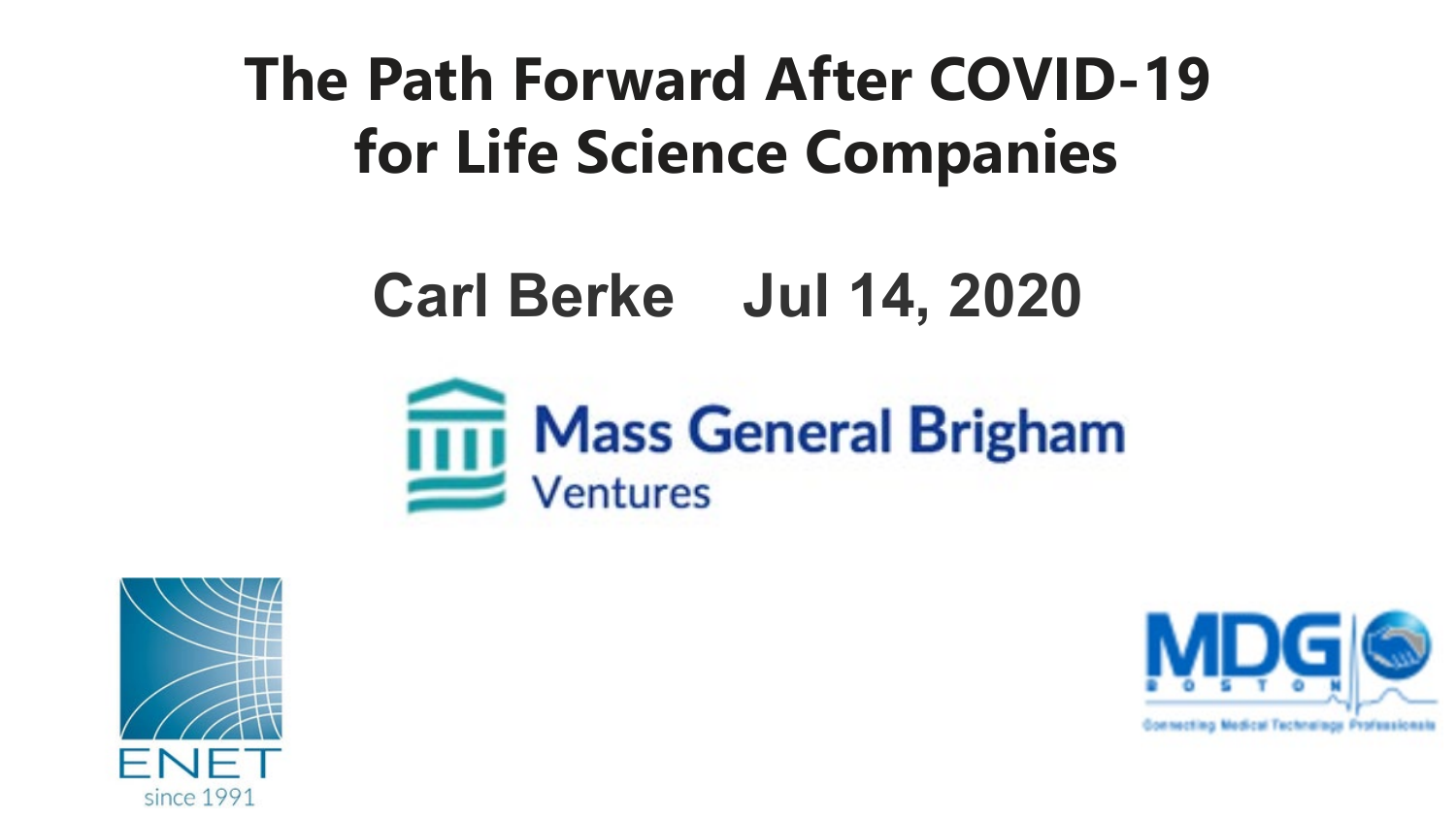#### **PARTNERS INNOVATION FUND II, LP**

•Executive Summary

- **Established in 2016**
- **Invests in parallel with Partners Innovation** Fund, LLC
- **Focused on accelerating breakthrough** technologies in health care
- **Three exits, including IPO on 4/8/20**
- 20 investments as of 5/31/20
- **Significant progress towards achieving clinical** milestones



Portfolio: **20**cos **3**exits



**30.2%** internal rate of return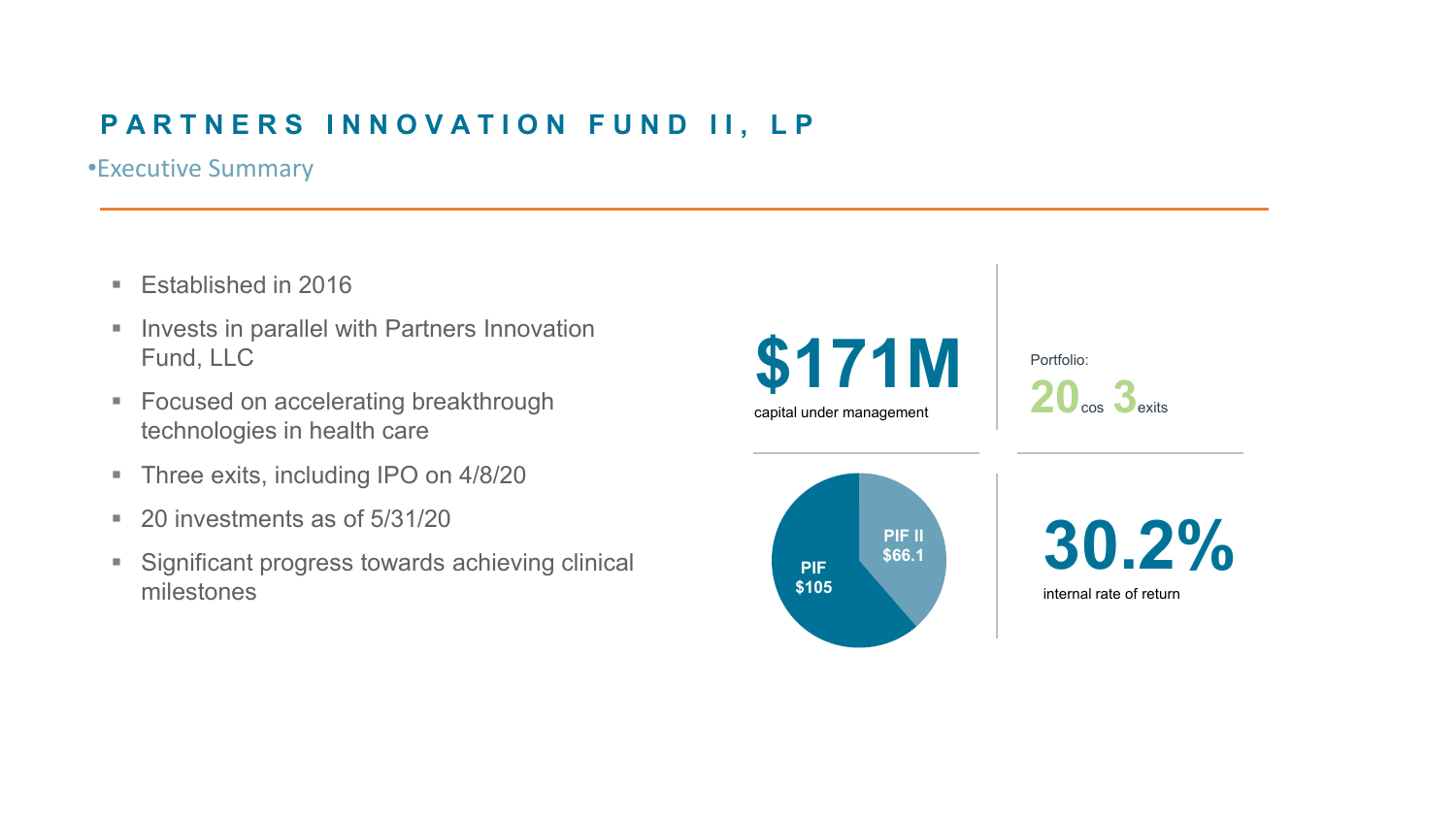### **Life Science VC Investment Trend is Unabated**

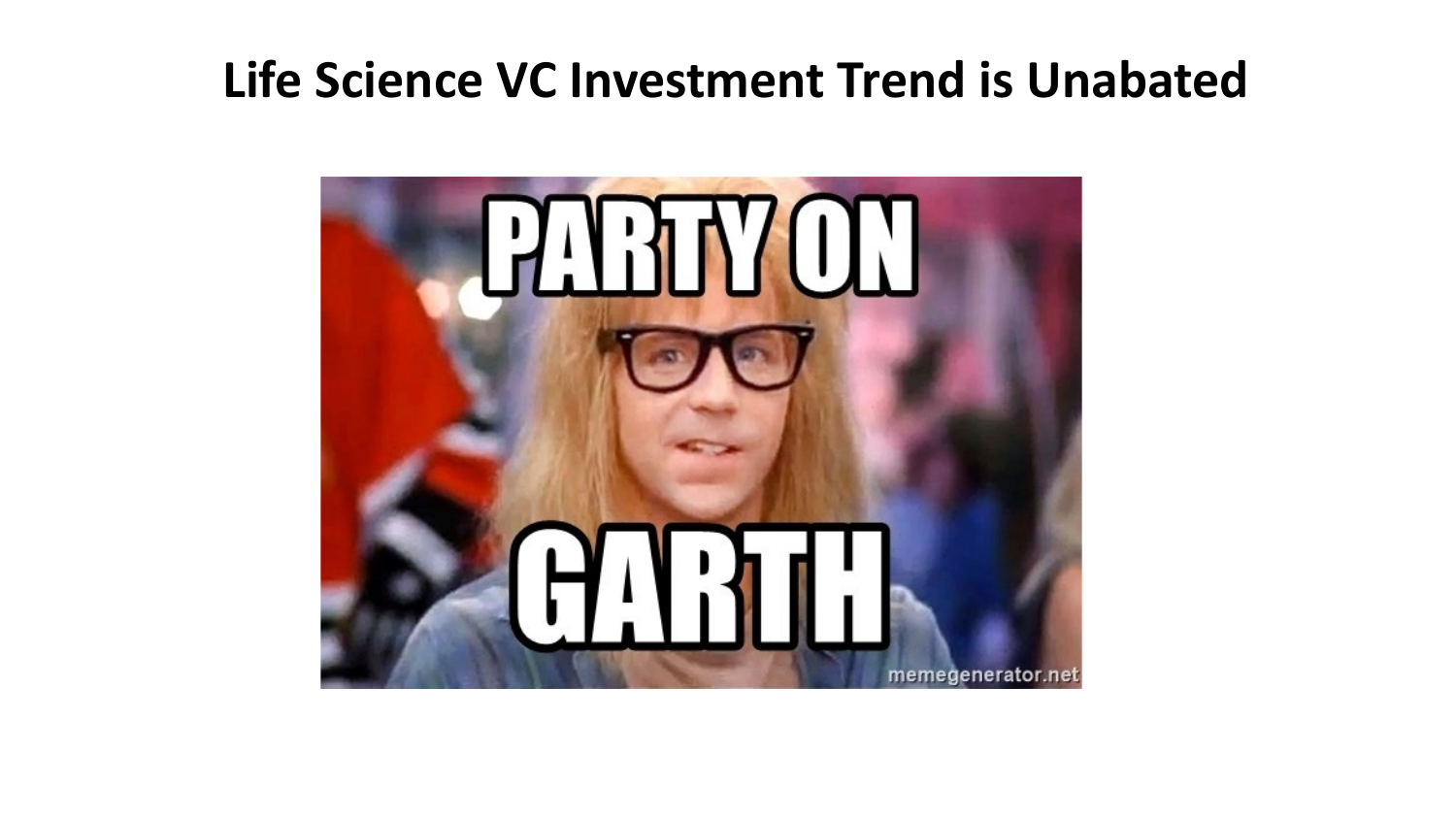### **2020 is Trending………..UP !**



Source: Pitchbook, data cut as of 4/7/2020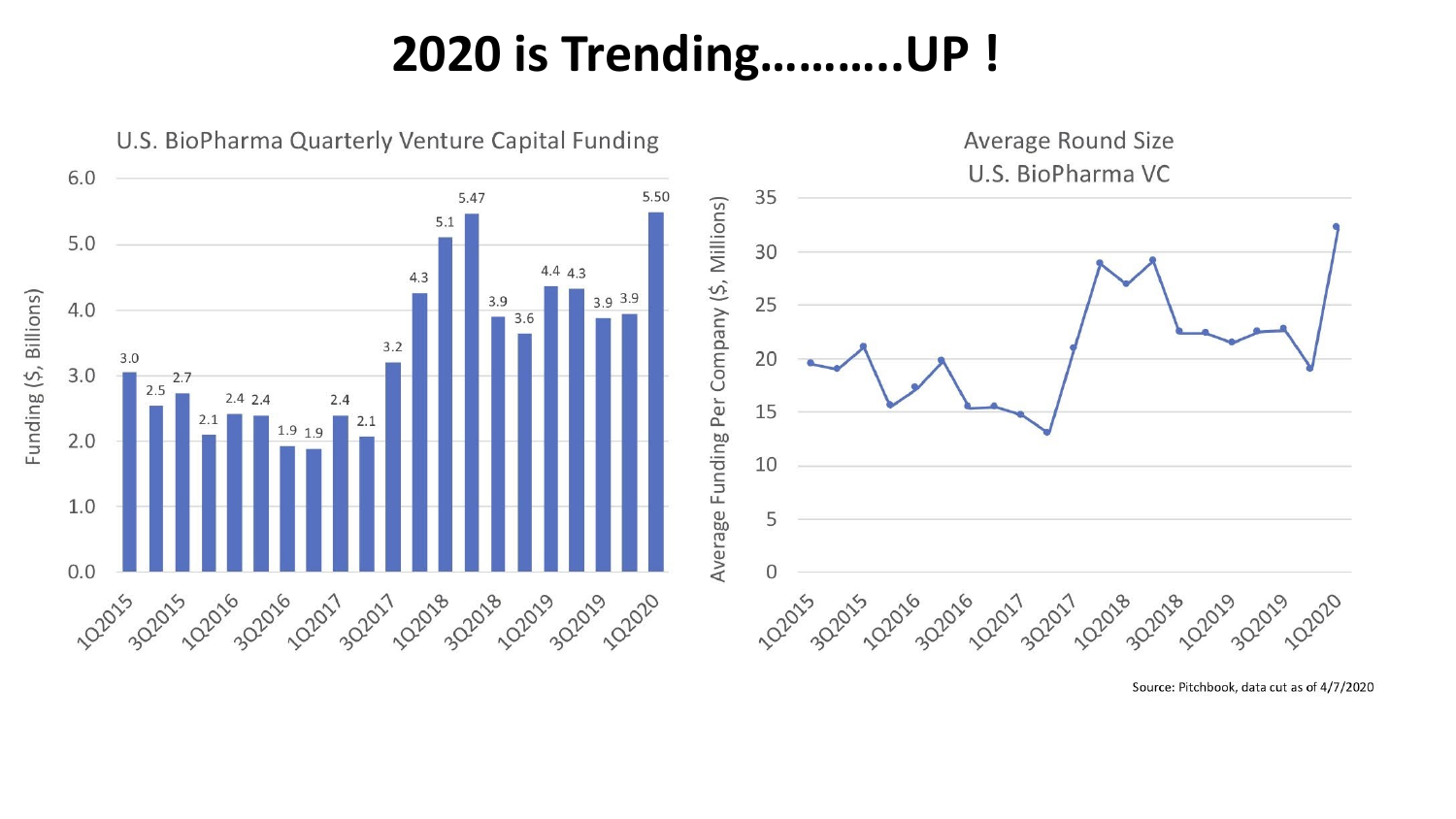

#### Investor Views on the Long-Term Impact of COVID-19 on Their Future **Alternative Investments Strategy**

Source: Flare Capital | Prequin Insights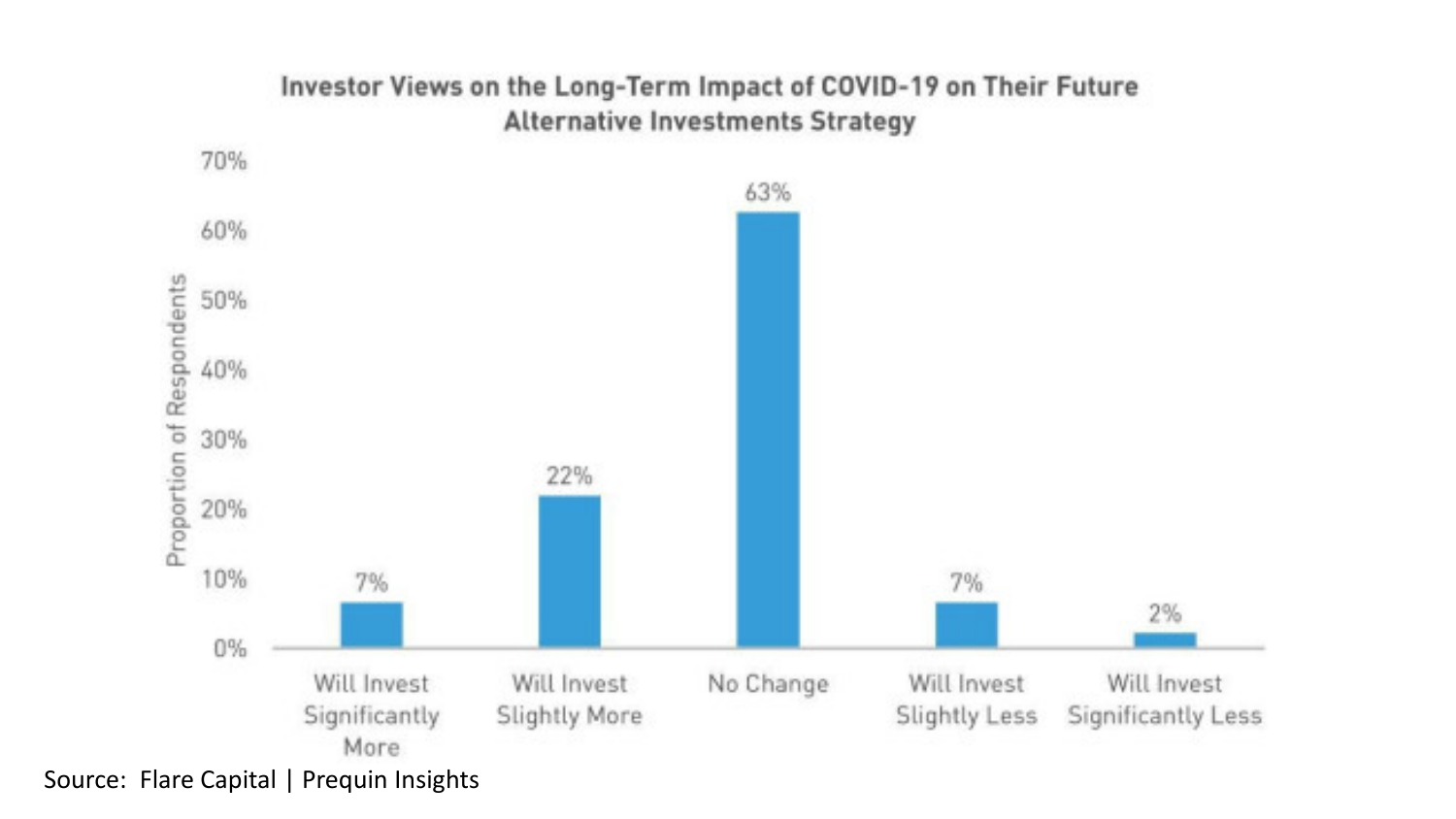### **Observations**

- IPO and M&A market very strong for life science
- Big new megaround financings
- Large new funds announced
- Clinical trials are interrupted
- Funds are rebalancing to increase reserves and extend portfolio company runways
- Hospitals are in serious financial crisis due to loss of elective procedures volume
- Value based care offers steady premium vs fee-for-service model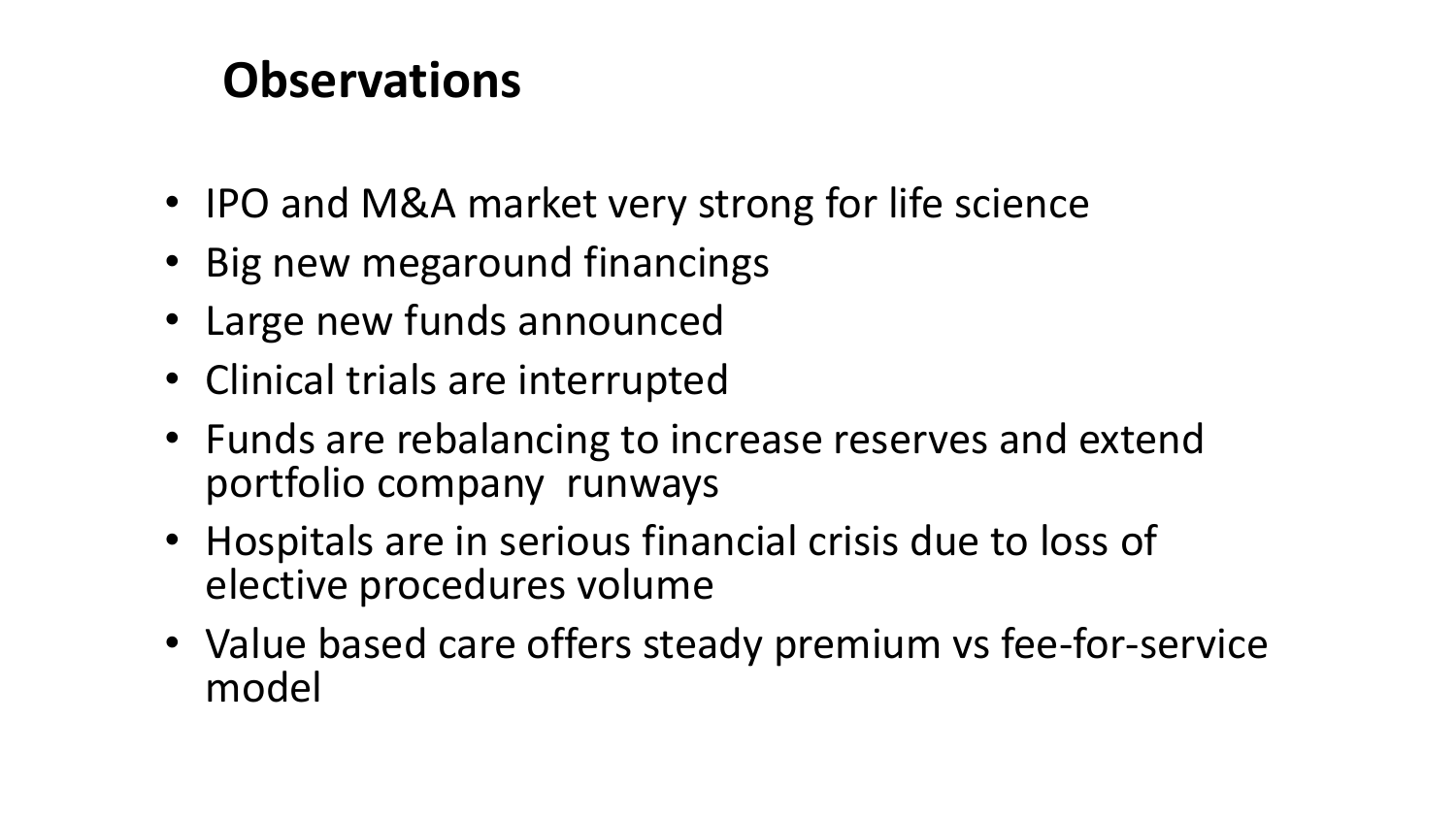## **Tailwind for Digital Health**

- Telemedicine has been historically resisted by providers and payors.
- Necessity is the mother of invention: Mass General Brigham went from 1% to 85% virtual visit
- Payors are reimbursing for virtual visits
- New Priorities: patient engagement *virtual visit platforms* patient access *minimize barriers* home monitoring *appropriate instrumentation*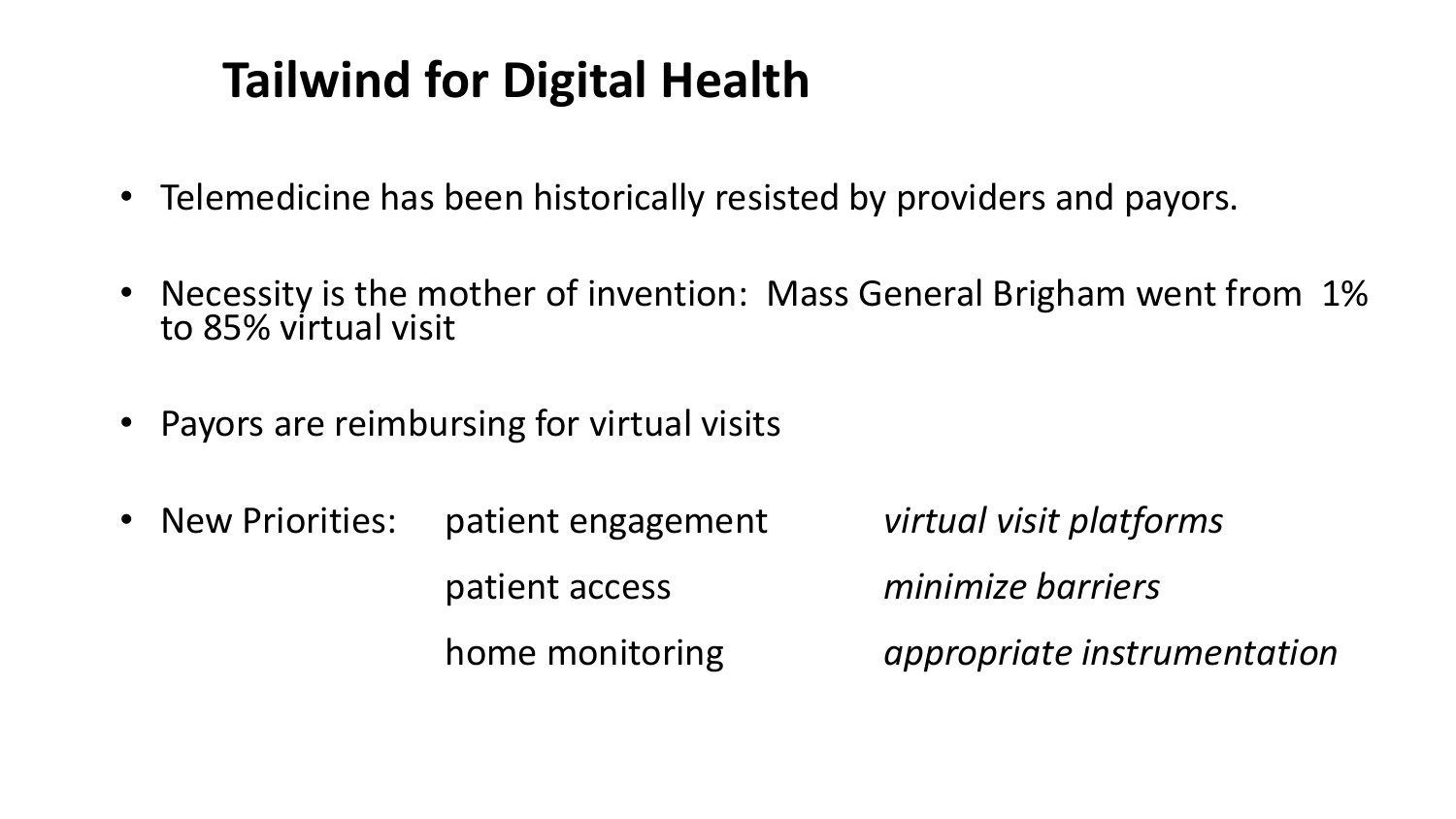### **Beware the Covid Industrial Complex**



**1. Ready! 2. Fire! 3. Aim!**

- Gusher of desperation funding through poorly administered programs
- NIH RADx Initiative
- Respirator gold rush
- Vaccine programs may yield most sustainable value - Manhattan Project of public-private partnership